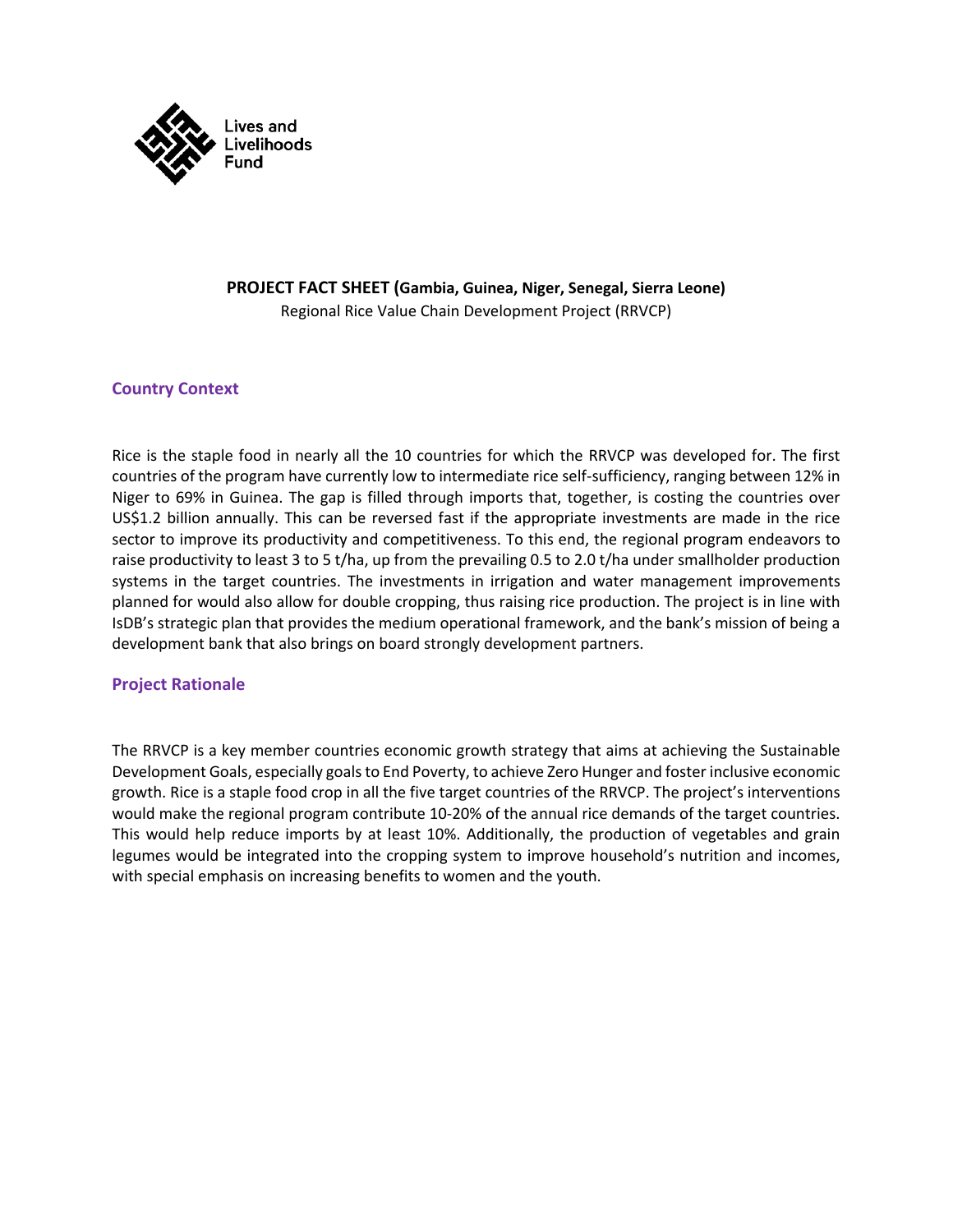

# **Project Objectives**

Support beneficiary Government's efforts to:

- Develop sustainable Rice Value Chain
- Raise rural income & improve food security
- Develop subsistent & market-driven rice farming systems
- Establish standardized rice product supply lines
- Substantially increase production and productivity of Rice
- Develop national and regional value chain enterprises with strong private sector participation
- Increase smallholder farmers income to reduce poverty & food insecurity
- Develop rural farm & non-farm employment

## **Project Components:**

The project activities are based on the following components:

- ❖ Component A = Raising Rice production and productivity
- Boosting up the "Push Factors" through new technologies, innovation, and new agriculture practices
- Support access to quality seeds and reinforce soil fertility on rice production areas
	- $♦$  Component B = Strengthening the linkages of small holder farmers to markets
- Boosting up the "Pull Factors" that link farmers and agribusiness to functional and remunerative markets
- Develop storage, processing, and market infrastructure
- Reinforce involvement, participation, and contribution of private sector
	- ◆ Component C = Fostering enabling policy and institutional environment
	- ❖ Component D = Project Management and Coordination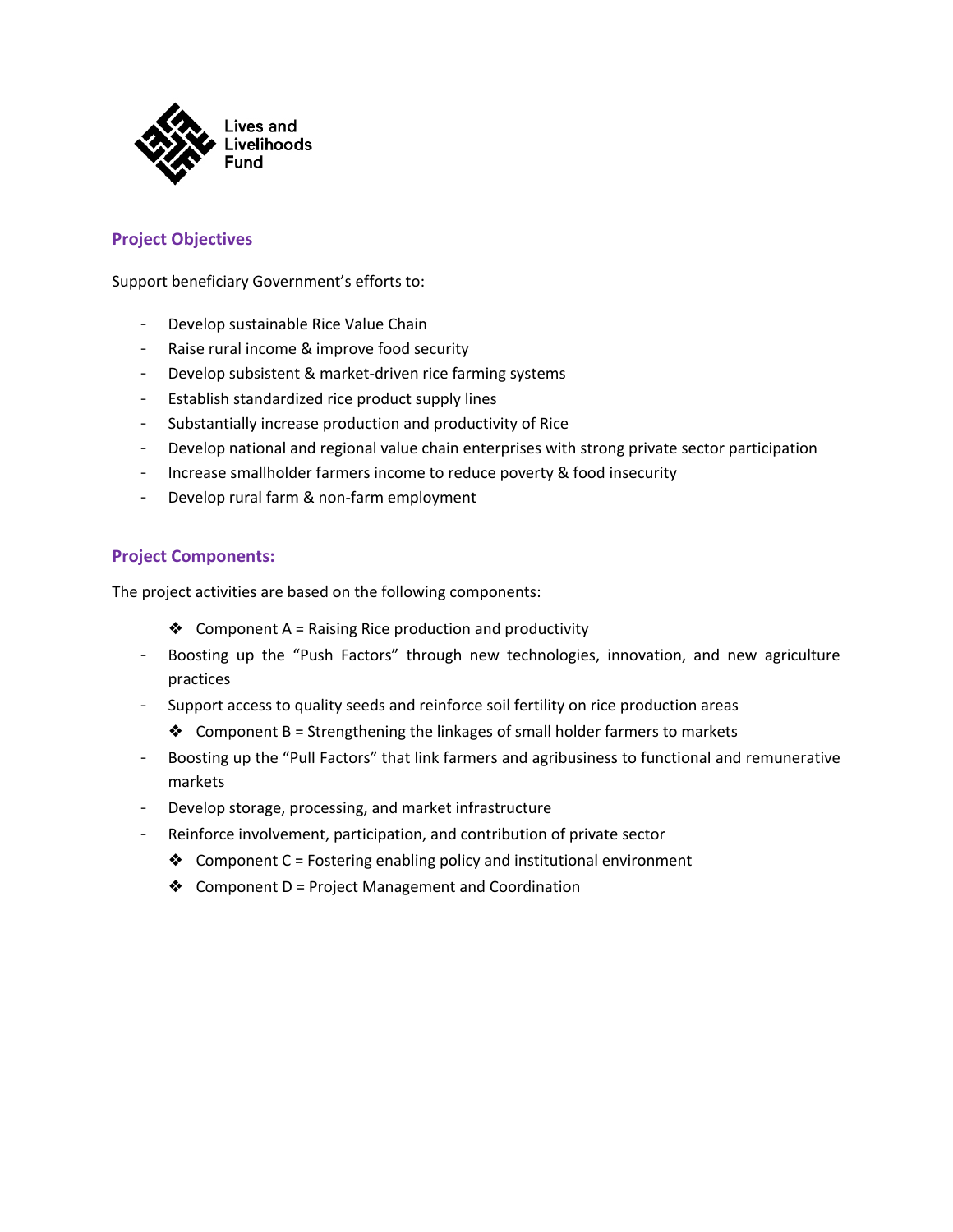

# **Key project information**

- **LLF Impact Committee Approval: December** 2018
- **LLF Financing:** \$ 100.0 million (Gambia: \$15 million / Guinea: \$23 million / Niger: \$15 million / Senegal: \$35 million / Sierra Leone: \$20 million) \$ 65.0 million, OCR \$ 35.0 million, grant
- **Government co-financing & Co-financers:**
	- Government counterpart funding: \$ 12;5 million (20% per country)
	- Co-Financers (AfDB + ISFD + BADEA): \$176.9 million
- Project duration: 5 years from date of project effectiveness
- **IsDB BED approval:** December 2018 (3 countries)/ April 2019 (2 countries)

## **Expected Outcomes**

- Rice production areas increased by 30-50%
- Rice productivity increased by 2-3 t/ha
- Private sector-led rice value chains developed and operationalized
- Rural roads developed to improve access to markets for smallholder as well as small and medium enterprises
- Farmers incomes increased by 10-30%
- Access to affordable financial services and products improved
- Employment, especially of youth and the women, enhanced

#### **Benefits and impact**

- Rice self-sufficiency gaps closed by 5% to 25% per country (subject to confirmation after appraisal)
- 175,000 jobs created in seeds, paddy production and rice milling
- Average farmers' income per hectare improved by 69% coupled with greater capacity of rice growers to self-finance their activities
- 200,000 tons of quality seeds produced & disseminated / 40% increase in crop yields for 3 type of production system
- 60% total rice arable area with certified seeds

#### **Strategic departments and services**

Ministries of Agriculture of the respective beneficiary countries of the regional project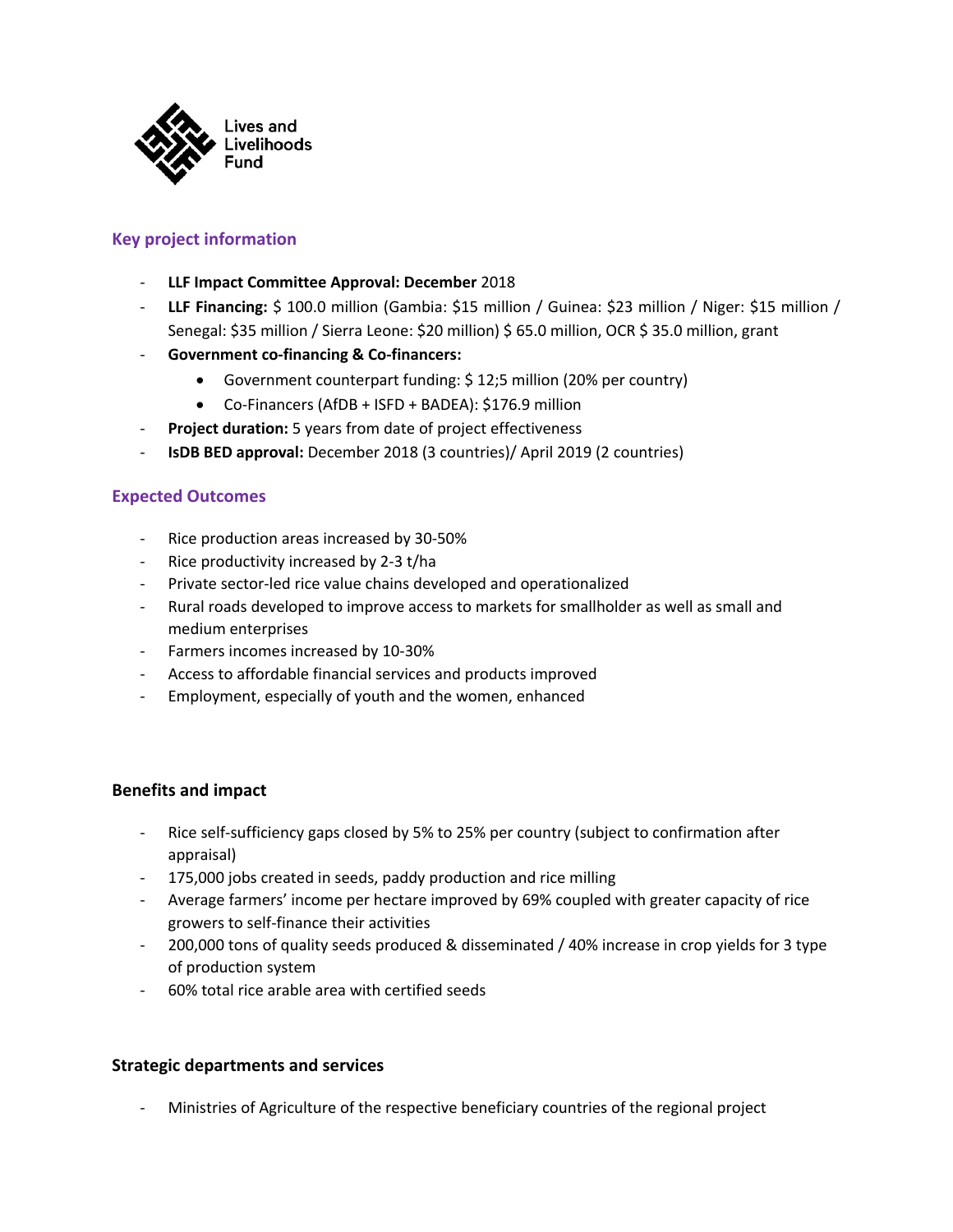

- Africarice, one of the Consultative Group of the International Agricultural Research Centers
- The private sector (seed and fertilizer companies, rice millers, financial institutions banks and microfinance institutions)
- Farmers cooperatives and associations

#### **Donor Partners**

● **Abu Dhabi Fund for Development (ADFD)**

The Abu Dhabi Fund for Development (ADFD) is an aid agency established by the government of Abu Dhabi in 1971. ADFD aims to help developing countries to achieve sustainable socio-economic growth; through financial assistance in the forms of concessionary loans, managing government grants and equities. ADFD also peruses investments to encourage the private sector in the recipient countries to play an essential part in accelerating the economic development process, and at the same time playing a pivotal role in strengthening and diversifying the future resources of the Fund.

● **Bill and Melinda Gates Foundation (BMGF)**

The Bill & Melinda Gates Foundation (BMGF) is an American private foundation based in Seattle, Washington. The primary goal of the foundation is to enhance healthcare and reduce extreme poverty across the globe and expand educational opportunities and access to information technology in the U.S.

● **Islamic Solidarity Fund for Development (ISFD)**

The Islamic Solidarity Fund for Development (ISFD) is dedicated to reducing poverty in its member countries by promoting pro-poor growth, emphasizing human development, especially improvements in health care and education, and providing financial support to enhance the productive capacity and sustainable means of income for the poor, including financing employment opportunities, providing market outlets especially for the rural poor and improving basic rural and pre-urban infrastructure.

● **King Salman Humanitarian Aid and Relief Centre (KS Relief)**

Saudi Arabia established the King Salman Humanitarian Aid and Relief Centre (KS Relief) in 2015. KS Relief works in 46 countries around the world with a focus on humanitarian and relief work in the Middle East and North Africa region.